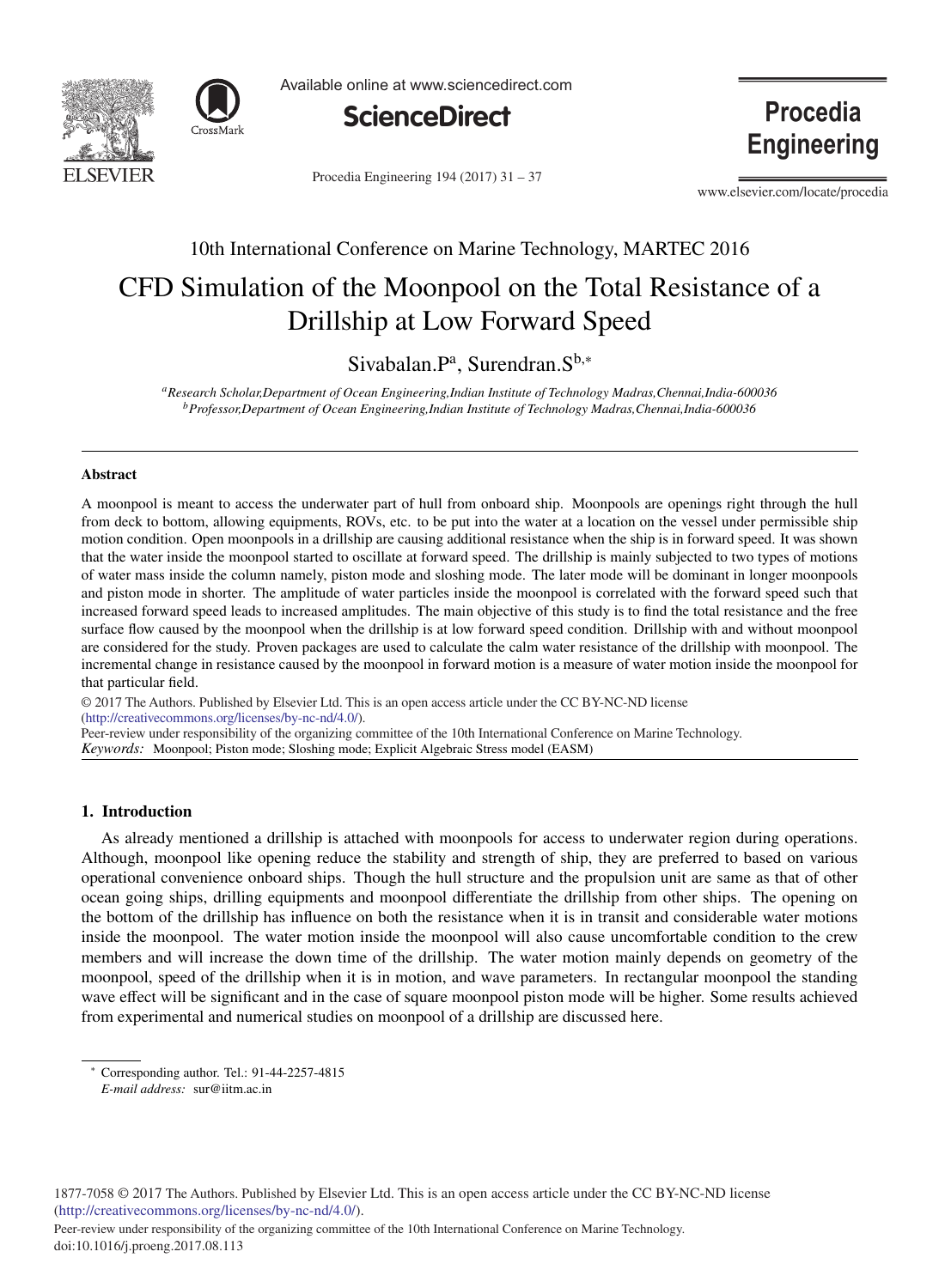Aalbers [1] paid attention on moonpool hydrodynamics and formulated a mathematical model for relative water motion inside the moonpool. In both the numerical and experimental study the influence of damping mechanism was also evaluated. Ahmed and Guedes Soares[2] simulated the free surface flow around the VLCC hull form with the use of potential flow code and viscous flow finite volume code and compared the same with the available results. The geometry of the moonpool is the one of the important parameter in the case of formation of vortices.

| <b>Nomenclature</b> |                        |  |
|---------------------|------------------------|--|
| $\phi$              | flow potential         |  |
| $R_p$               | pressure resistant     |  |
| p                   | pressure               |  |
| V                   | speed                  |  |
| $\rho$              | density of sea water   |  |
| $R_T$               | total resistance       |  |
| $u_i$               | velocity components    |  |
| S                   | wetted surface area    |  |
| $F_n$               | Froude number          |  |
| $\mu$               | viscosity of sea water |  |
|                     |                        |  |
|                     |                        |  |

Fukuda [3] conducted research on the behaviour of the water column oscillations in different shapes of moonpool and its effects on the vessel motion .The author observed that the flow inside the moonpool mainly depended on the shape of the moonpool. The flow inside the moonpool is turbulent which is further disturbed by the aft end of the drillship. To simulate the free surface around the hull a suitable model considered as Explicit Algebraic Stress Model (EASM) by Gatski and Speziale [4].The water motion inside the moonpool will cause the resonance when it is in a critical level. Gaillarde and Cotteleer [5] carried out experiments in moonpool with different motion minimizing attachments to reduce the free surface elevation inside the moonpool. The authors also attempted with varying cross section of moonpool along the depth of the ship to reduce the water motions.

The experimental and numerical study of resistance and flow field was carried out by Guo et al. [6] in KVLCC2 hull. The EASM and SST turbulence model were used in numerical study. The results of both the model have good agreement with the experimental study. Also the outputs achieved from turbulence models on resistance, sinkage, trim and the free surface are found to be good. The overall resistance of ship can be divided in to two as wave resistance and viscous resistance Larsson and Raven [7]. Out of these two resistance part, the drillship with moonpool does not affect the wave resistance considerably, but it affect the viscous pressure resistance due to pressure imbalance generated by the moonpool. Molin [8] derived theoretical formulas for both the piston mode and sloshing mode natural frequency of moonpool in two dimensional and three dimensional cases using linearized potential flow theory. In this study the author formulated the free surface shape for both the piston and sloshing mode.

Moonpool resonant oscillations are initiated by vortices that start at the upstream bottom end of the moonpool when the drillship in forward speed condition. Veer and Tholen [10] performed model test on moonpool of the drill ship with different length to breadth ratio and studied the correlation between the shape of moonpool and increase of resistance. The authors arrived at the variation of free surface elevation inside moonpool according to the ratio of draft to moonpool breadth. Although the ship model experiments are important in the case of finding the resistance, the computational fluid dynamics (CFD) simulations can be used for the same efficiently. In this study with the use of SHIPFLOW package, the resistance of the drillship, trim, sinkage and free surface pattern are evaluated. The body plan of the ship which is used for the simulation is shown in Fig. 1. The results of drillship with rectangular moonpool are compared with and without moonpool. In this simulation, non-linear Rankine source panel method and viscous flow finite volume code have been used to find the total resistance of the drillship. The Explicit Algebraic Stress model (EASM) with Alternating Direction Implicit (ADI) solver and single-block structured grid was used in viscous flow code. The outer boundary limit was located at a radius of three times the ship length from the centre axis. A full-scale drill ship hull is used for the CFD simulation; all the simulations are done for the loaded draft of the vessel. Main particulars of the ship are given in Table 1. The moonpool considered for the study has the dimensions of 12 m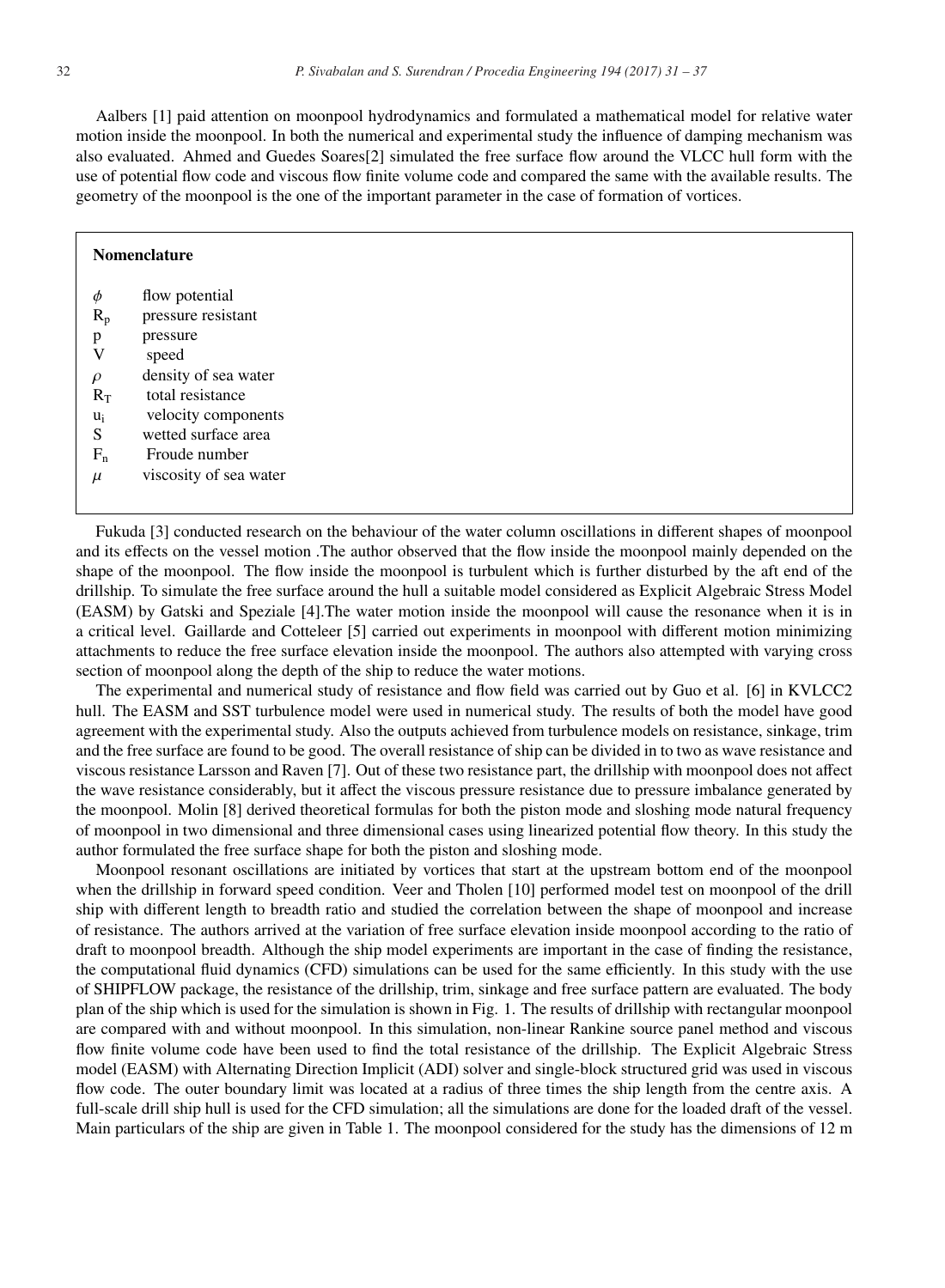breadth and 24 m length, which is located at the centre of the drillship. In these kinds of moonpool the vortices will initiate the sloshing motion, when the ship is running at higher Froude number. These vortices are formed because of the separation of the shear layer at the bottom of the moonpool, when the ship is in forward speed condition.



#### Fig. 1: Body plan

Table 1: Main particulars of ship

| Length $(LOA)$   | 292m            |
|------------------|-----------------|
| $Length(L_{BP})$ | 280m            |
| Breadth          | 50 <sub>m</sub> |
| Draft            | 16.5m           |
| Depth            | 25.48m          |
| Displacement     | 1,94,156 tons   |

In the present study simulation were run for eight different Froude numbers and all the simulation solve the problem by potential flow solver code and the viscous flow code. Most of the case the potential flow code converged less than eight iterations and the later one runs up to 5000 iterations.

#### 2. Computer simulation

The effect of rectangular moonpool, when the ship is in transit with different Froude numbers is attempted in this paper. The Froude numbers are 0.0196, 0.0393, 0.0589, 0.0785, 0.0982, 0.118, 0.137, and 0.157. This study may be useful in drill ship operation zone with open condition of moonpool. The additional resistance caused by the moonpool may reduce the speed of the ship at lower forward speed condition.

#### *2.1. Shipflow theory*

The features of the SHIPFLOW CFD code has discussed here. The solver solves the flow problem in Fig. 2 zonal approach. In overall view it consists of three zones with three different solution methods. The zone 1 uses the potential flow solver with Rankine source panel method. In the potential flow method the SHIPFLOW code can be run in both linear and non-linear mode.

In this zone the flow is potential flow means that fluid is assumed to be steady, incompressible, inviscid and irrotational. Therefore the governing equation for this zone is

$$
\nabla^2 \phi = \frac{\partial^2 \phi}{\partial x^2} + \frac{\partial^2 \phi}{\partial y^2} + \frac{\partial^2 \phi}{\partial z^2}
$$
 (1)

In Zone 2 in SHIPFLOW the boundary layer is computed using a momentum-integral method. It is based on streamlines, which are automatically traced from the potential-flow solution. In Zone 3 the governing equations are the Reynolds-Navier-Stokes (RANS) equations, obtained by averaging the time dependent Navier-Stokes equations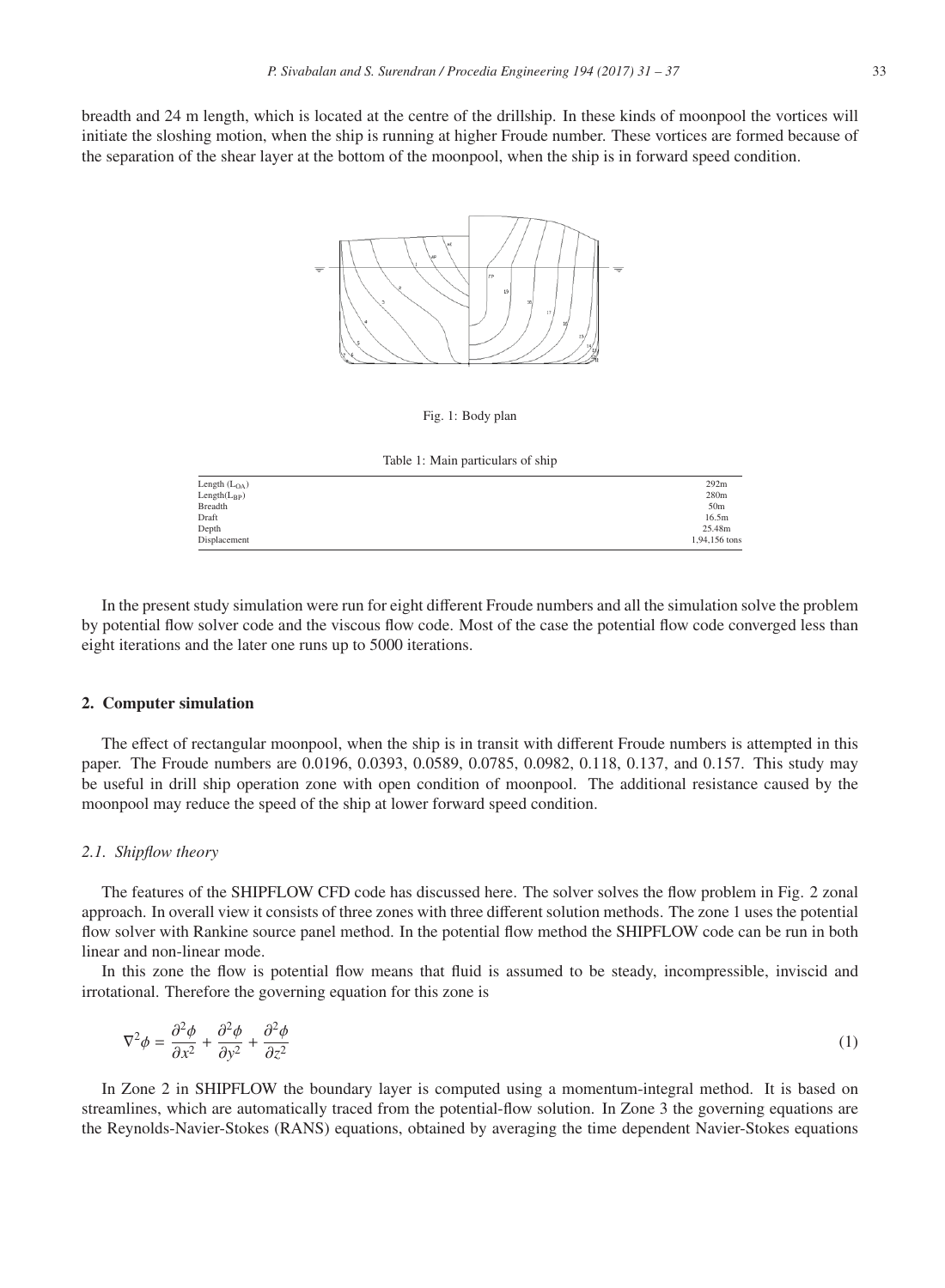

Fig. 2: Shipflow calculation zone

over the entire length and time scales of the turbulent fluctuations given in equation 2 and 3.

$$
\frac{\partial}{\partial t}(\rho) + \frac{\partial}{\partial x_i}(\rho u_i) = 0
$$
\n
$$
\frac{\partial}{\partial t}(\rho u_i) + \frac{\partial}{\partial x_i}(\rho u_i u_j) = -\frac{\partial p}{\partial x_i} + \frac{\partial}{\partial x_i}(-\rho \bar{u}_i' \bar{u}_j') + \frac{\partial}{\partial x_j}[\mu(\frac{\partial u_i}{\partial x_j} + \frac{\partial u_j}{\partial x_i} - \frac{2}{3}\delta_{ij}\frac{\partial u_i}{\partial x_l}]\tag{3}
$$

## 3. Results and discussion

#### *3.1. Pressure distribution*

The pressure coefficient from XCHAP and XPAN are shown in Fig. 3 and 4 at Froude number of 0.078.



Fig. 3: XCHAP pressure distribution Fig. 4: XPAN pressure distribution



Also the Fig. 5 shows the XPAN pressure distribution over the hull with a rectangular moonpool for the same Froude number. The pressure distribution output for both the potential flow code and the viscous flow code from the SHIPFLOW software is in the form of pressure coefficient. This pressure coefficient will give the pressure resistant act on the drillship hull.

$$
C_P = \frac{R_P}{0.5\rho S V^2} \tag{4}
$$

#### *3.2. Free surface*

The free surface around the hull of without moonpool case at Froude number 0.0982 as shown in Fig. 6.The one half of the free surface is shown in figure with the maximum disturbance at the forward and aft end of the ship.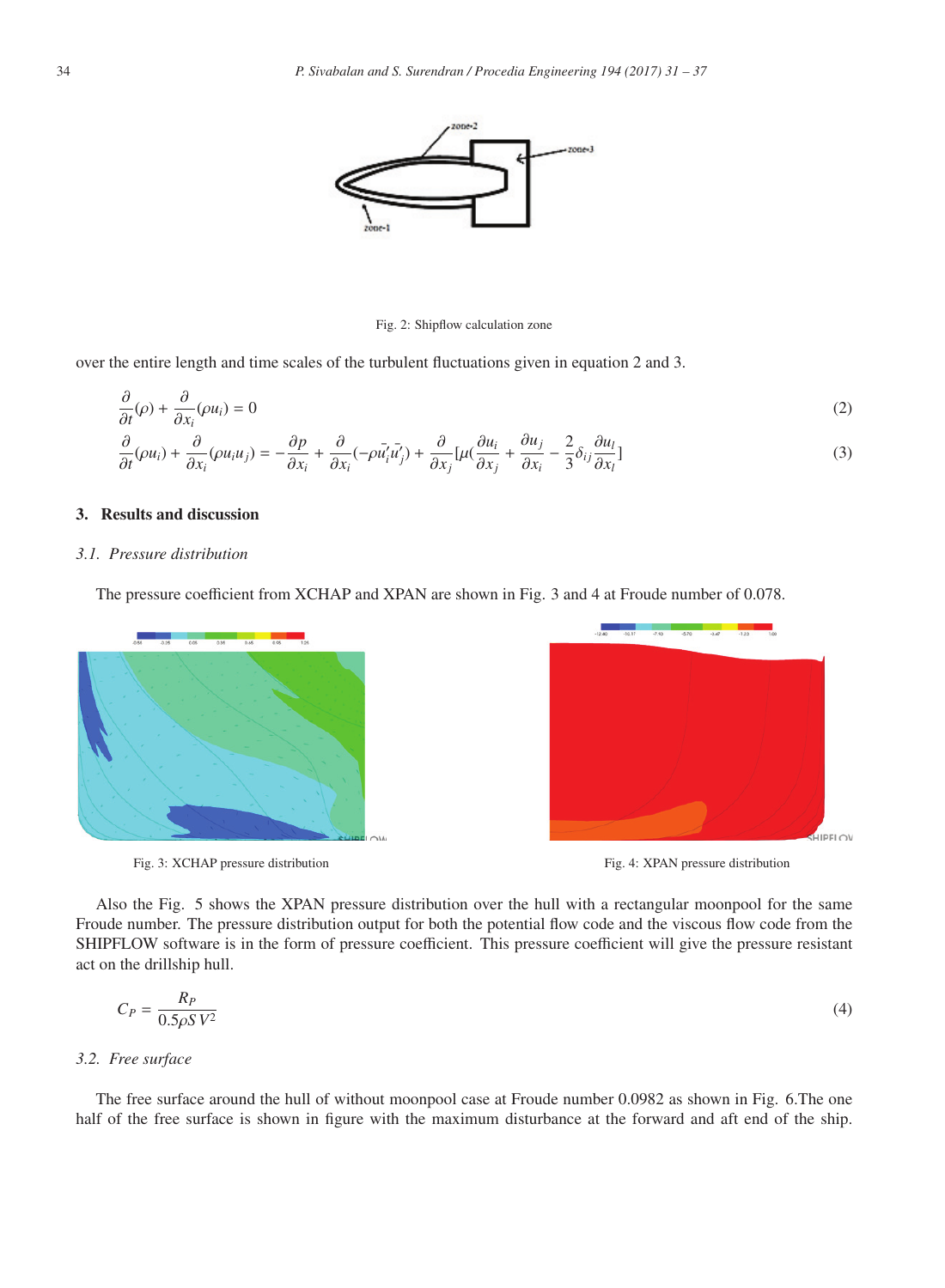

Fig. 5: XPAN pressure distribution of hull with moonpool

Free surface around the hull for other Froude numbers are given in Fig. 7. The flow condition around the hull for the Froude number 0.0196,0.0393 and 0.0589 are similar in nature, after that for the higher Froude number the flow nature is quite different. The free surface wave profiles are very useful to study about the wave resistance.



Fig. 6: Free surface from XPAN

#### *3.3. Total resistance*

The total resistance which acts on the hull against different Froude number is given in Fig. 8.This will be evaluated for the both the without moonpool condition and the rectangular moonpool from the total resistance coefficient  $(C_T)$ .

$$
C_T = \frac{R_T}{0.5\rho S V^2} \tag{5}
$$

At the lower Froude number the resistance caused by the moonpool is very nominal. Once the Froude number increases the resistance is also increased considerably. After crossing the Froude number 0.1 the resistance caused by the moonpool is much higher than that without moonpool hull. This will leads to increase the fuel consumption of the drillship.

As discussed earlier computer simulation runs for eight different Froude numbers and the resistance components of Froude number 0.0982 are tabulated in Table 2. This incremental change is caused by the water motion inside the moonpool. The total resistance coefficient will give the resistance force which act on the hull. This is the summation of frictional and residual components of resistance. From the table, all the resistance components of drillship have higher values in particular the wave resistance coefficient of the drill ship is considerable amount higher than that of the hull without moonpool. The moonpool, which is presence at the bottom of the hull changes the flow pattern and also induce eddies inside the moonpool. This is because of the discontinuity in shear layer at the bottom of the hull.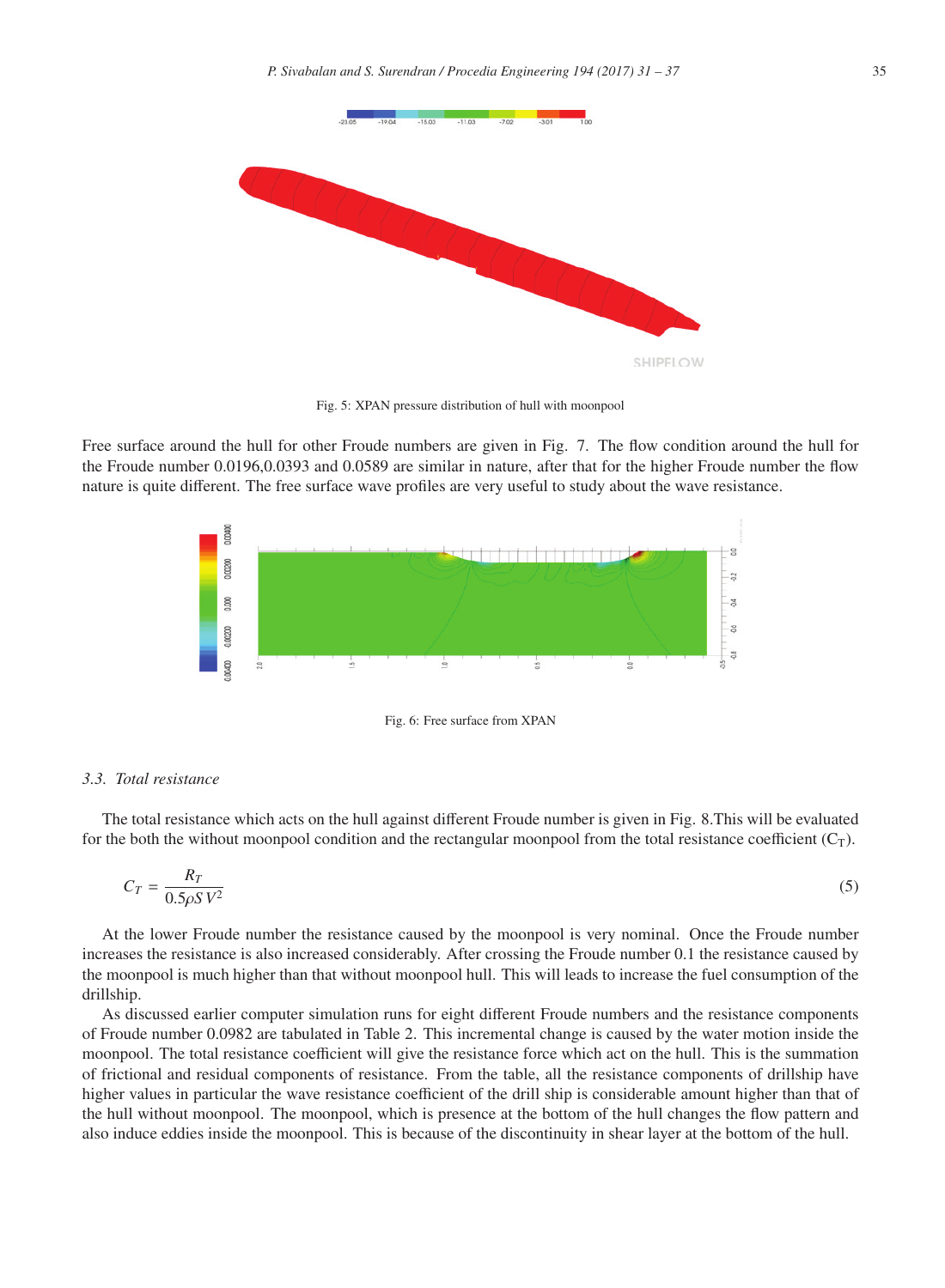

Fig. 7: (a) *Fn* = 0.0196 ; (b) *Fn* = 0.0393 (c) *Fn* = 0.0589 ; (d) *Fn* = 0.0785; (e) *Fn* = 0.0118; (f) *Fn* = 0.0137; (g) *Fn* = 0.0157



Fig. 8: Total resistance with and without moonpool Table 2: Resistance components

| Froude No. | Coefficient | Without moonpool | With moonpool |
|------------|-------------|------------------|---------------|
|            | $C_F$       | 2.764E-03        | 2.703E-03     |
|            | $C_{PV}$    | 1.528E-03        | 1.736E-03     |
| 0.0982     | $C_V$       | 4.292E-03        | 4.439E-03     |
|            | $C_W$       | 1.644E-03        | 8.851E-03     |
|            | $C_T$       | 5.936E-03        | 1.329E-02     |

### 4. Conclusions

To know the effect of rectangular moonpool in the view of resistance and free surface, a CFD simulation is done for the drillship hull. In the potential flow code totally 7529 panels are used and in the case of viscous code 1742262 cells are considered for solutions. Such cell sizes numbers leads to optimum use of computational resources. The variation in the resistance, wave making characteristics around the hull were observed with low forward speed conditions. The